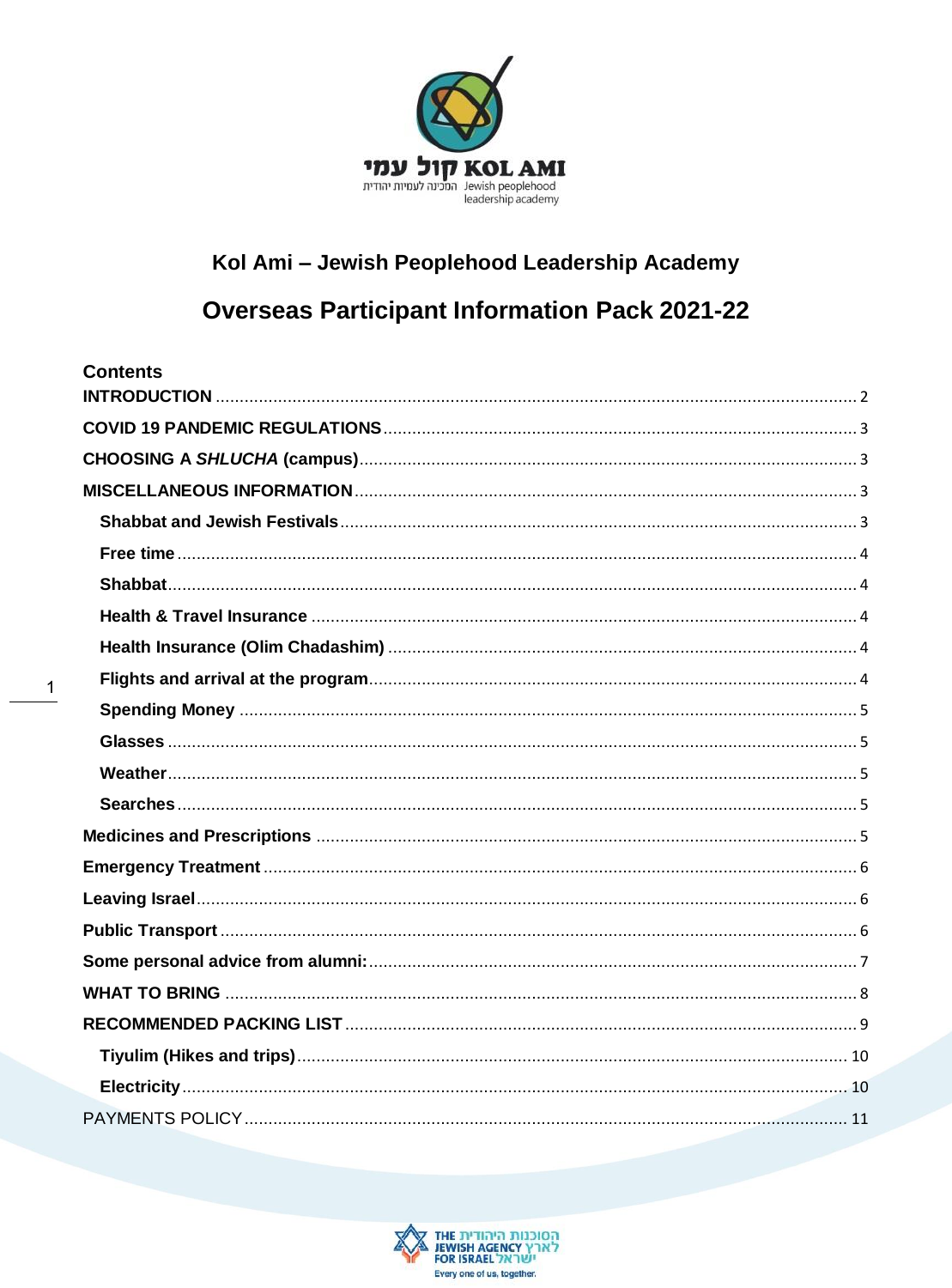

#### <span id="page-1-0"></span>**INTRODUCTION**

Welcome to the Kol Ami Information Pack. We are excited and looking forward to your participation on the program. We hope that the details here will help you with your preparation before you join us in Israel. There is lots of information here. It is important that you read and understand it all. Please let us know if you have any questions after reading it.

As well as the technical information we also hope that this pack serves as an introduction to the program and gives you some more background about the exciting adventure that will begin on the 29<sup>th</sup> August 2021.

Due to Covid 19 restrictions overseas participants may be required to arrive in Israel earlier than this date.

We also want to highlight a few important points before beginning:

- 1. This year we have *chanichim* (participants) joining the program from over ten different countries! Language used in this pack tries to take into account regional differences in English and also uses some Hebrew words. If something is not clear, please ask.
- 2. The participation of Israeli chanichim in *Mechinot Kdam Tzvaiyot* (pre-army preparation programs) is financially supported by the Israeli Department of Education and the I.D.F. Therefore there is a difference in the amount Israeli chanichim pay to participate in the program because of this subsidy. In addition, Israeli chanichim (who have completed a *tsav rishon*) receive a state subsidized public transport pass (*Rav Kav)*.
- 3. **Language** We strongly advise that chanichim coming from abroad spend time learning Hebrew before the program begins. This will serve you well during the second half of the program (December-February) when the language used in the program switches to Hebrew.

There is some Hebrew tuition during the first half of the program (September-December) but chanichim who wish to learn Hebrew fluently should start learning before their arrival at the program.

One of the campuses of Kol Ami, Kibbutz Bahan, will remain in English for the whole six months. That being said, there will be more of an emphasis on learning Hebrew at that campus and in the second part of the mechina there will be more use of Hebrew.

As mentioned in your interviews and worth reminding:

- 4. The mechina schedule is intense. There are, for example; early mornings, late evenings, sports classes, hikes and all in addition to the organic intensity of up to forty people living and studying together in close quarters for six months.
- 5. Room and board on the mechina is clean and comfortable but simple. Some examples of this; there are usually 3-5 people sharing a bed room, breakfast and dinner (on a regular day) is made by the chanichim, during hikes we sleep outdoors, during seminars away from the mechina building we usually sleep on the floors of community centers, synagogues etc.

Please let us know if you have any questions regarding any details in this pack.



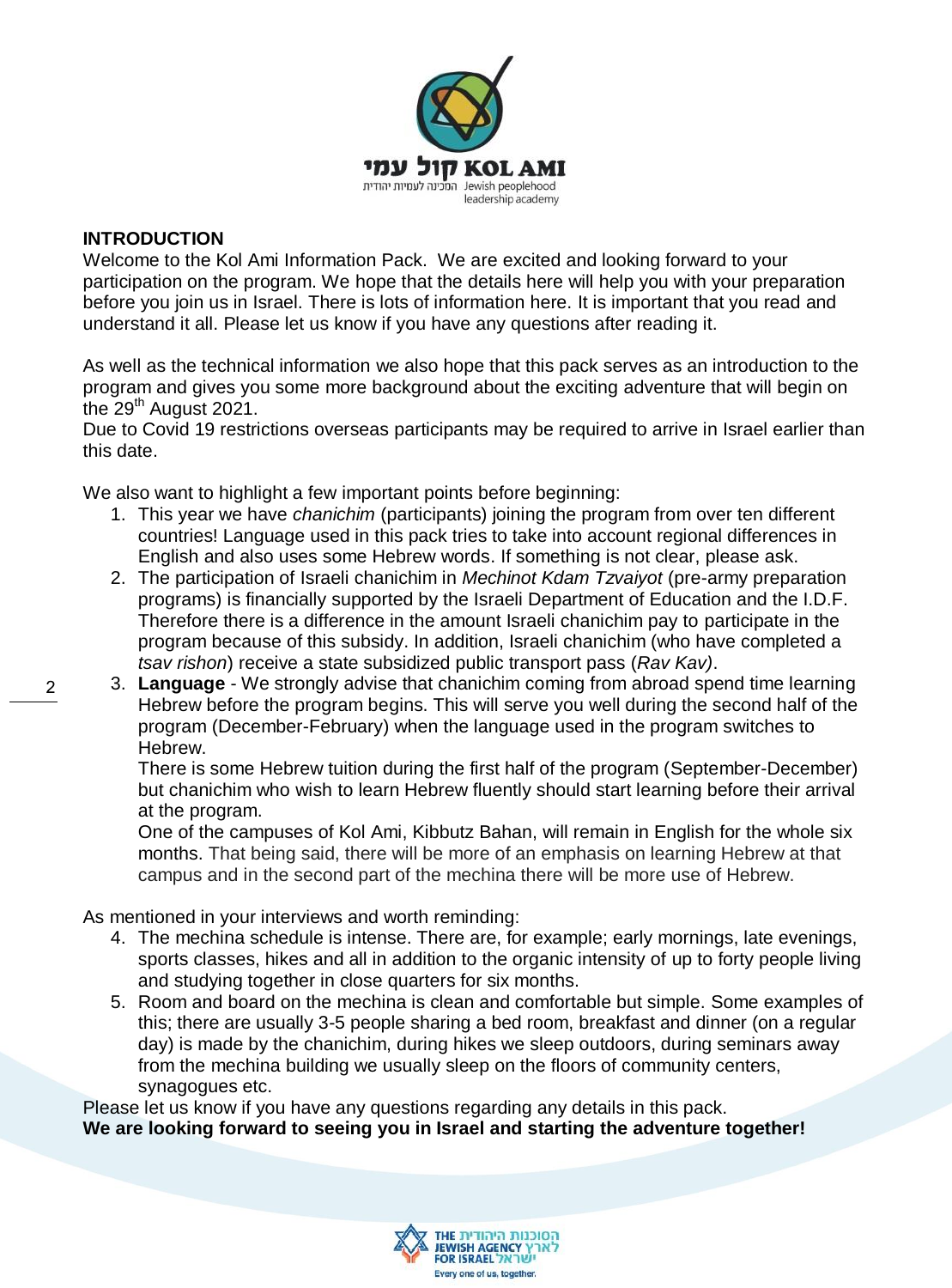

# <span id="page-2-0"></span>**COVID 19 PANDEMIC REGULATIONS**

Kol Ami receives regulations concerning health, safety and security from the Safety and Security Department of the Jewish Agency, who in turn receive their guidelines from Israel's Ministry of Education and Ministry of Health. Whilst we have not yet received specific regulations for the new cohort of 2021-22, we are very happy to say that, with strict adherence to all regulations received, we operated a very healthy, safe and successful program during the 2020-21 cohort. For the 2021-22 cohort, we will of course adhere to all regulations once they have been decided. More details will be published in the coming weeks.

# <span id="page-2-1"></span>**CHOOSING A** *SHLUCHA* **(campus)**

Kol Ami has different *shluchot* (campuses) around the country. Participants give their preference for which shlucha they would like to attend before starting the Mechina, however the staff takes the final decision.

The curriculum is the same at shlucha and the daily schedule is very similar.

There is usually an opportunity to meet with one or all of other shluchot around at least once every three weeks (Covid-19 regulations permitting).

*Chulnikim* (participants coming from outside of Israel) are divided equally amongst the shluchot. There will be up to 40 participants on each shlucha and around ten of them will be chulnikim (numbers may vary).

Requesting which shlucha you want is very personal. Things to take into consideration:

1. You may wish to be in a new area of Israel that you are unfamiliar with and haven't spent much time in.

**Alternatively** 

2. You may want to be in a location close to Israeli family or friends that you may spend the weekends/vacation time with.

Information about the different shluchot will be given out during the information meetings on Zoom and you are very welcome to contact us for additional information.

# **The shlucha preference questionnaire will be sent in a separate email and will include more information about each shlucha.**

# <span id="page-2-2"></span>**MISCELLANEOUS INFORMATION**

## <span id="page-2-3"></span>**Shabbat and Jewish Festivals**

The program does not require any level of religious observance. However, no program activities will be conducted contrary to the laws of Shabbat/*Chaggim* (Jewish Festivals). Kol Ami encourages a tolerant environment where all participants feel comfortable with their own Jewish expression. Kol Ami participants will be involved in actively celebrating Shabbatot and all Chaggim such as Yom Kippur and Sukkot, in a manner that is appropriate to the group.

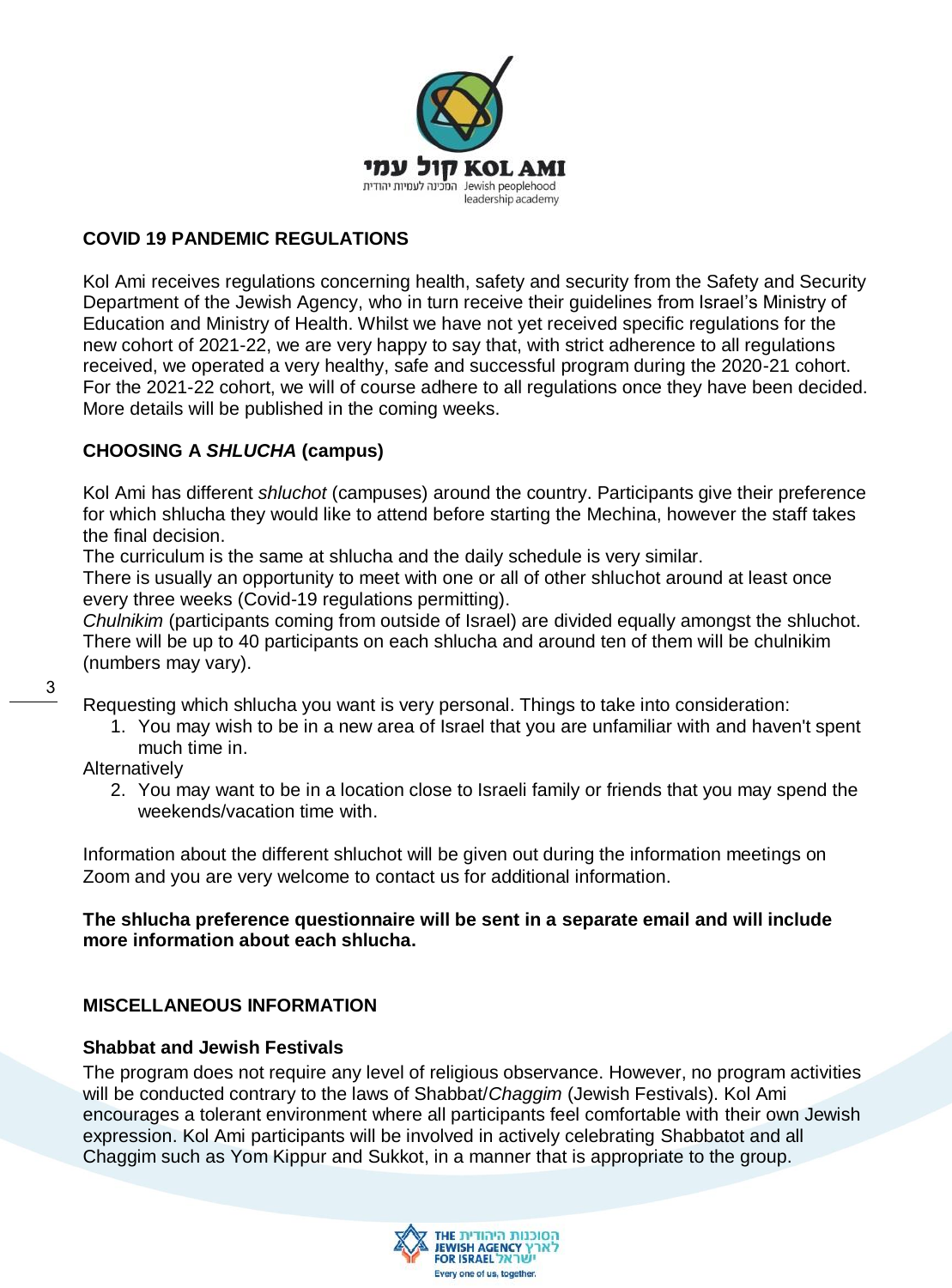

#### <span id="page-3-0"></span>**Free time**

Throughout the course of the program participants will have free time, however, the program is very intense. The daily schedule generally starts at around 6.30-7am and finishes at around 9.30-10pm. Apart from a few short breaks during a regular day, free time will mostly be on free weekends (usually twice a month) and Jewish holidays.

#### <span id="page-3-1"></span>**Shabbat**

Usually we alternate closed shabbatot (Shabbat at the mechina) and free shabbatot (participants leave the mechina). On a free Shabbat, participants are expected to make their own plans but staff will help if needed. On an open Shabbat participants are usually released from the program on Friday morning (occasionally on Thursday afternoon) and need to be back on Sunday morning (occasionally Sunday afternoon or Monday morning). We strongly encourage the Israeli chanichim to host the chulnikim at their houses for shabbatot and chagim and see this as very much within the spirit of the program.

*Chofesh* (vacation) – Please see program schedule for chofesh times.

## <span id="page-3-2"></span>**Health & Travel Insurance**

4 'On ground' health insurance is covered in the cost of the program. Participants are covered from the start to the end of the program. The health insurance provided does not cover preexisting conditions or payment of medication for pre-existing conditions and as such additional cover may be required in such cases. The program does not provide travel insurance; we recommend that all participants take out some form of travel insurance.

The program does not provide theft insurance.

In some health cases participants will need to pay first and will be reimbursed by the insurance company afterwards (for doctor's appointment, surgery, medication etc.).

For full details of the insurance policy please download here: [tinyurl.com/mechinainsurance](https://tinyurl.com/mechinainsurance)

## <span id="page-3-3"></span>**Health Insurance (Olim Chadashim)**

If you are making Aliyah before the program you will receive medical insurance as part of your *sal klitah* (benefits given to Olim by the state). It is very important that you bring us all the documents you receive concerning medical insurance at the *misrad hapnim* (Ministry of Interior) on arrival to Israel.

## <span id="page-3-4"></span>**Flights and arrival at the program**

The cost of airfares is **not** included in the cost of the program.

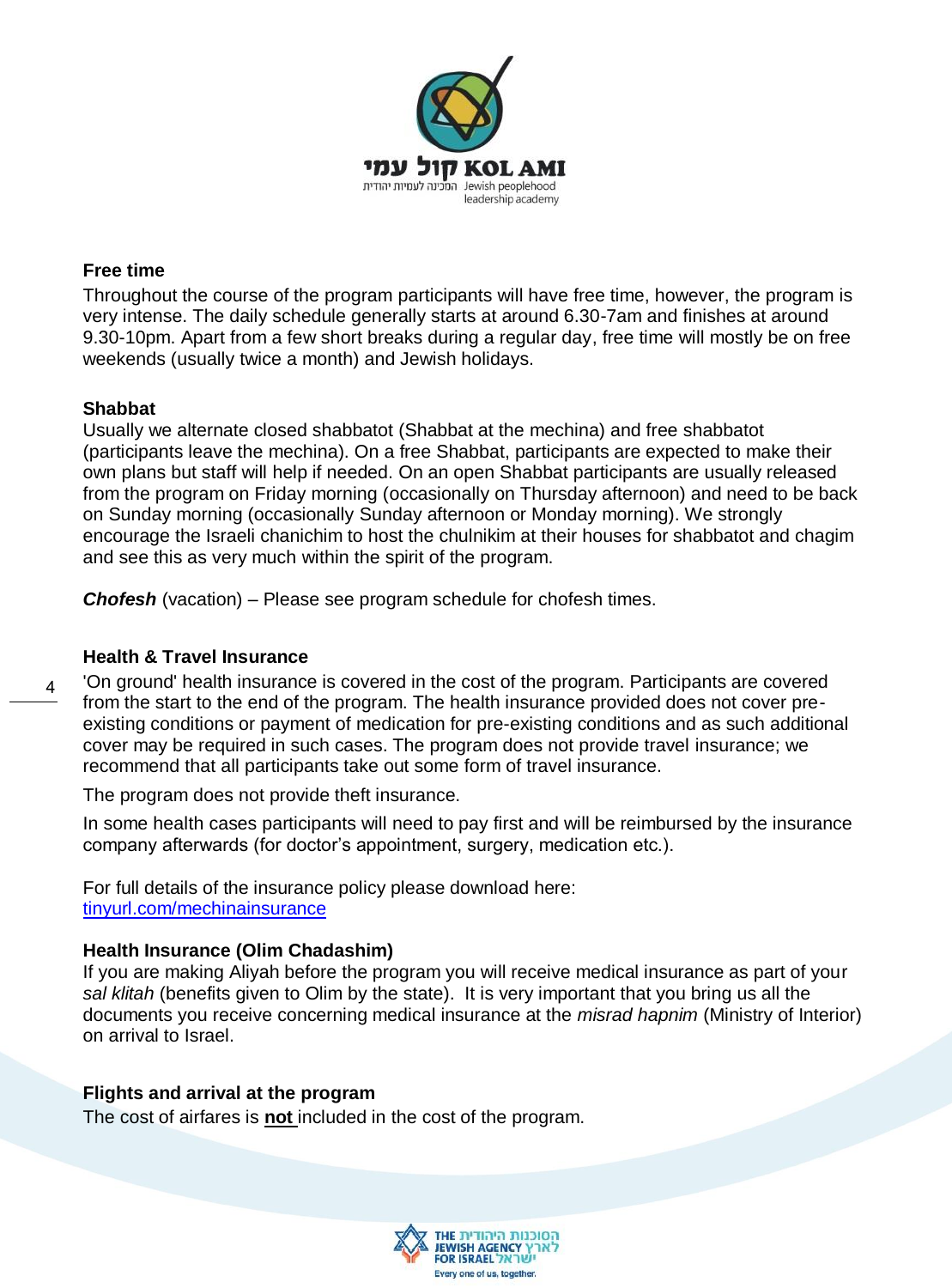

Generally all participants are expected to arrive on their own to the mechina on the first day, 29<sup>th</sup> August. However, buses to the mechina will be provided to each shlucha from one or two central locations on the first day of the program. Details of the times and locations of the buses will be published a few days before the program starts.

Kol Ami does not provide transport to and from the airport. However, let us know when you are arriving in Israel and if you need help arranging transport from the airport and somewhere to stay before the start of the program we will do our best to help.

#### <span id="page-4-0"></span>**Spending Money**

It is the responsibility of the participant to provide all pocket money for personal expenses in Israel. A budget of about \$100 per month is recommended for spending money. One can manage on **much less** and there have been participants known to spend a lot more!

#### <span id="page-4-1"></span>**Glasses**

If the participant wears glasses or contact lenses, please ensure that a spare pair and a copy of the prescription is brought to Israel. These items can be replaced in Israel if necessary. (Optical medical insurance cover is **not** provided.) We also recommend that the participant take a pair of prescription sunglasses with them to Israel.

## <span id="page-4-2"></span>**Weather**

5

It is still very hot in Israel at the end of August and September! But it can be very cold and wet in February and March (especially near Jerusalem), so it is important to pack accordingly.

## <span id="page-4-3"></span>**Searches**

For security reasons, participants can expect to be searched when entering public buildings in Israel. This is a regular occurrence.

## <span id="page-4-4"></span>**Medicines and Prescriptions**

If the participant requires special medication, we ask that copies of all relevant prescriptions are brought to Israel. All medications can be replaced in Israel, but only with an appropriate prescription. Note that prescriptions are dispensed in Israel by reference to generic (chemical) formula and not by brand name. Medications containing habit-forming drugs should be identified, and the participant should bring a prescription or letter from the doctor stating that such medicine is being used under doctor's direction and is necessary for their well-being whilst abroad.

Please note that for pre-existing conditions, replacing medication in Israel will be at the participants' own expense. It is recommended that, if possible, the participant bring their own supply of the required medicine for the duration of the program.

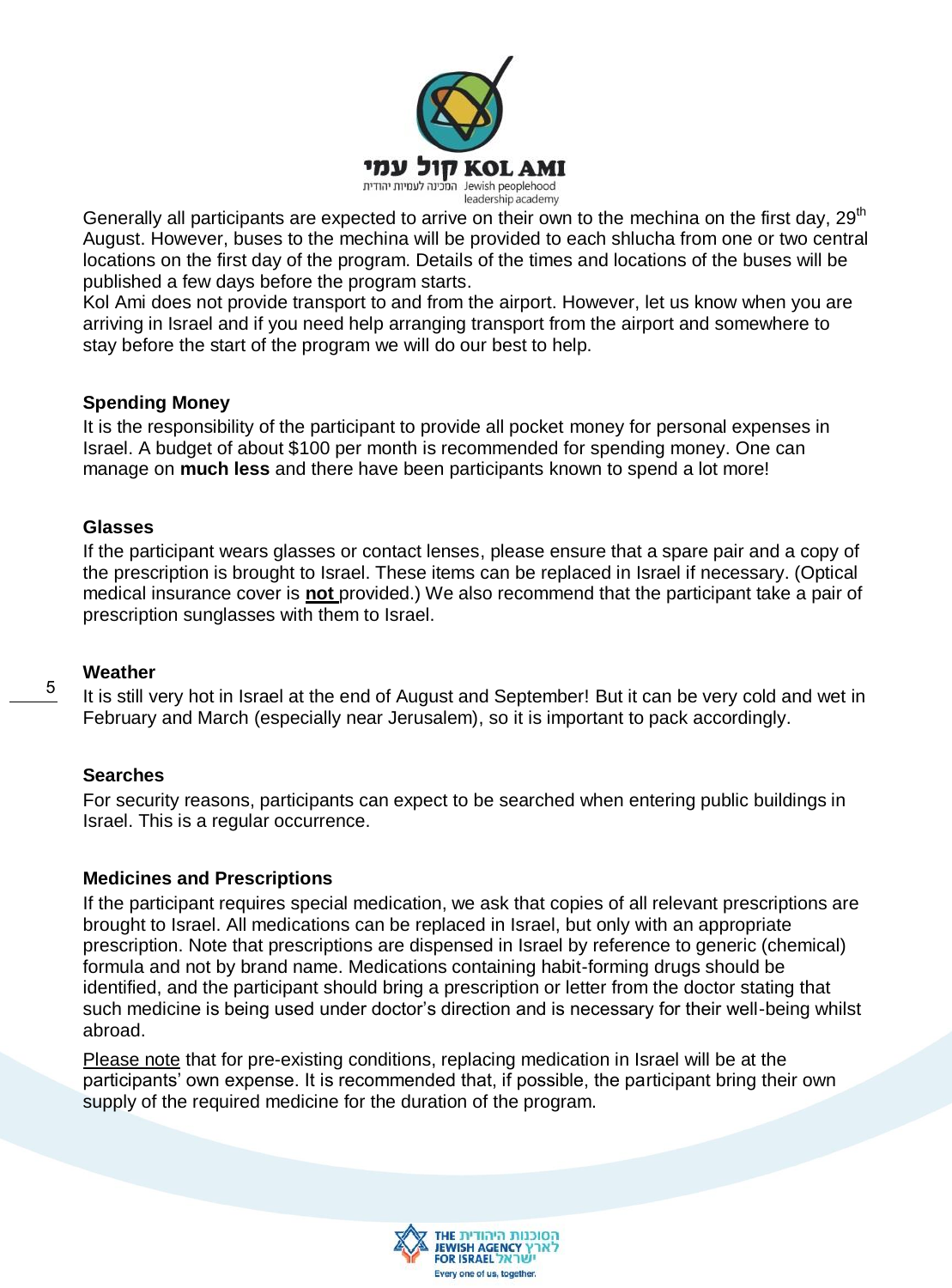

Participants must notify program coordinators of any pre-existing medical conditions and any prescription medication needed. Failure to do so may affect the staff's ability to assist participants in case of medical events.

#### <span id="page-5-0"></span>**Emergency Treatment**

In the event of a participant requiring emergency treatment (including operations) the program directors will endeavor to contact a parent/guardian to obtain parental/guardian consent. However, the program directors reserve the right to make decisions without contacting a parent/guardian should this prove necessary. Signature of a parent/ guardian on the consent forms for the program is considered as acceptance of this condition.

#### **Family Visits and absences**

We are delighted that parents/guardians often wish to come to Israel and we try to facilitate visits when we are informed of them in advance. It is important however, that parent's/guardian's visits are planned and coordinated with the Kol Ami campus director.

Prolonged absences from the program may result the participant being asked to leave the program.

#### <span id="page-5-1"></span>**Leaving Israel**

6

If participants wish to leave Israel, the Kol Ami campus director must be consulted in advance. A signed letter from the parent/guardian of the participant to the program will be required stipulating "total release of any liability" of the program for the duration of the absence from the program and acknowledgment there is no medical coverage during this period of time.

#### <span id="page-5-2"></span>**Public Transport**

There are times during the program when participants will need to use public transport (e.g. to and from volunteering placements, free weekends, vacation time, during some of the *chovek Israel* trip etc.).

When using public transport for **program activities** (e.g. volunteering, chovek Israel etc.) participants will be refunded for tickets by the mechina.

Participants will not be refunded for use of public transport for non-program periods (e.g. free weekends – leaving and returning to the mechina, vacation time, medical appointments, personal visits and personal trips etc.)

It is important to note that participants who will be joining the I.D.F., once they have completed the *tsav rishon,* are issued with a public transport pass by the I.D.F. for the duration of the program. This is available only for those joining the IDF and is issued by the army, only after completing the tsav rishon.

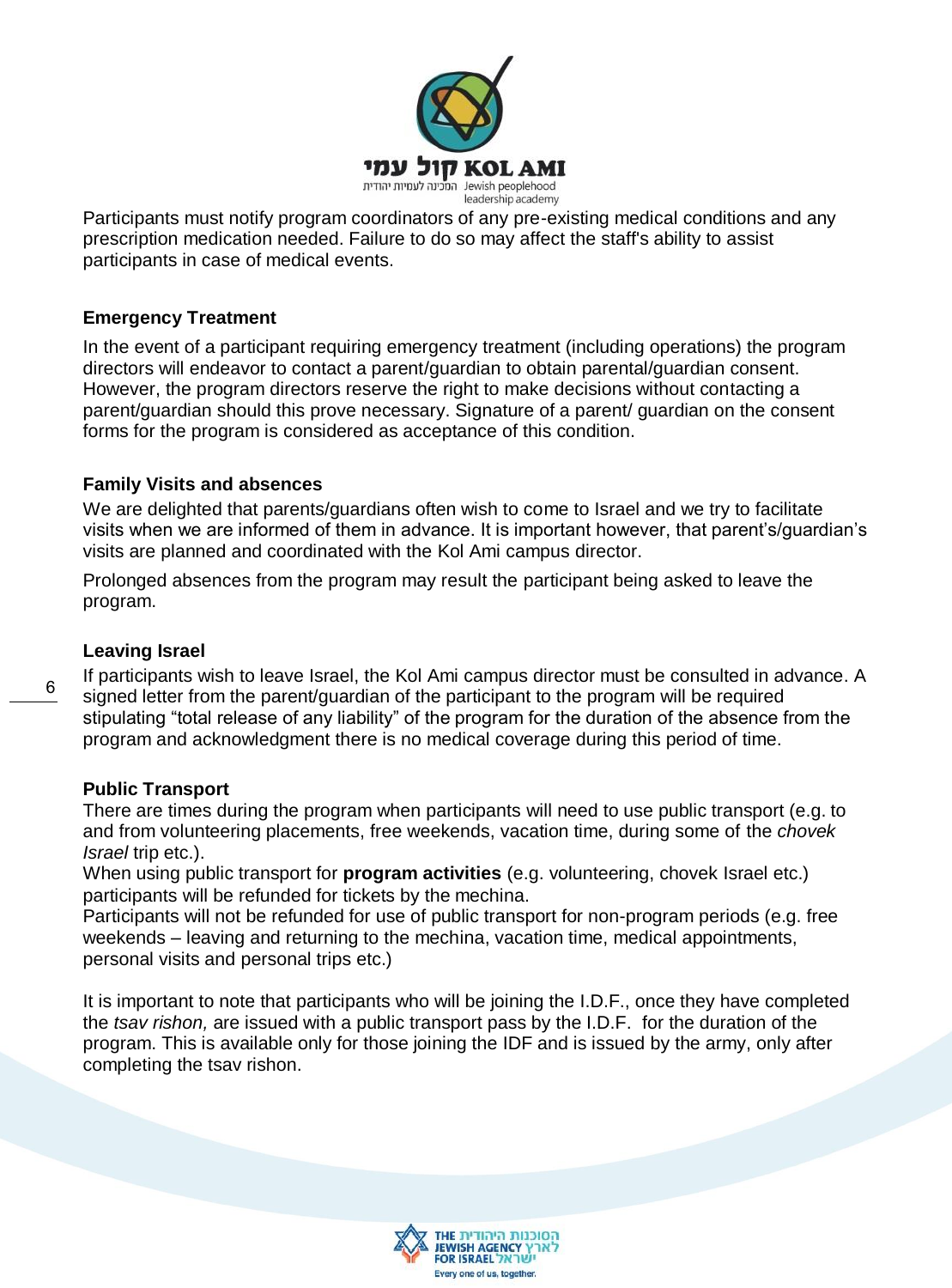

#### <span id="page-6-0"></span>**Some personal advice from alumni:**

#### **Lauren, Australia:**

"1) Although the first half of the program is in English, I would still encourage everyone to work on their Hebrew as it's a good skill to have, helps you on the streets when you aren't with your Israelis.

2) Be prepared to experience a language barrier/culture shock in the first few weeks. You will adapt to quickly but at first it can be overwhelming.

4) Come prepared with a few ideas of what you can cook for the group so you aren't stressing and thinking about it on the day you are on *Toranut* (cooking duty).

5) When choosing a shlucha, choose somewhere which isn't close to anywhere you have been before as it will give you the opportunity to explore a new part of Israel.

6) Go into navigation week with an open mind rather than pre-set expectations!"

#### **Josh, Australia:**

"There are cultural clashes at the beginning. The first month is all about learning to live with one and other in such an environment, which is really difficult. Yet, after the first month passes, you get over most of it, and you learn to love the people around you, appreciating what each one brings to the group.

It is also really important to share that it was a bit difficult with regards to getting things done running errands as such. The Israelis have the ability to message their parents during the week,

e.g. "mum/dad, i need this…" etc., where it was harder for us to get the same things. With regards to the hikes - important to have bladder (water), and exercise clothes. I didn't have and struggled a bit."

## **Ella, Australia:**

"The one thing I would recommend including is information on any clothing restrictions that will be in place this year e.g. No singlets or flip flops at some activities. Last year I packed mostly singlets and only a couple of t-shirts and needed to order t-shirts online in the first week because I didn't have enough. Probably worth mentioning to IBC participants before they leave Australia because it might be a bit late for people now unless they have parents coming between now and when Mechina begins. "

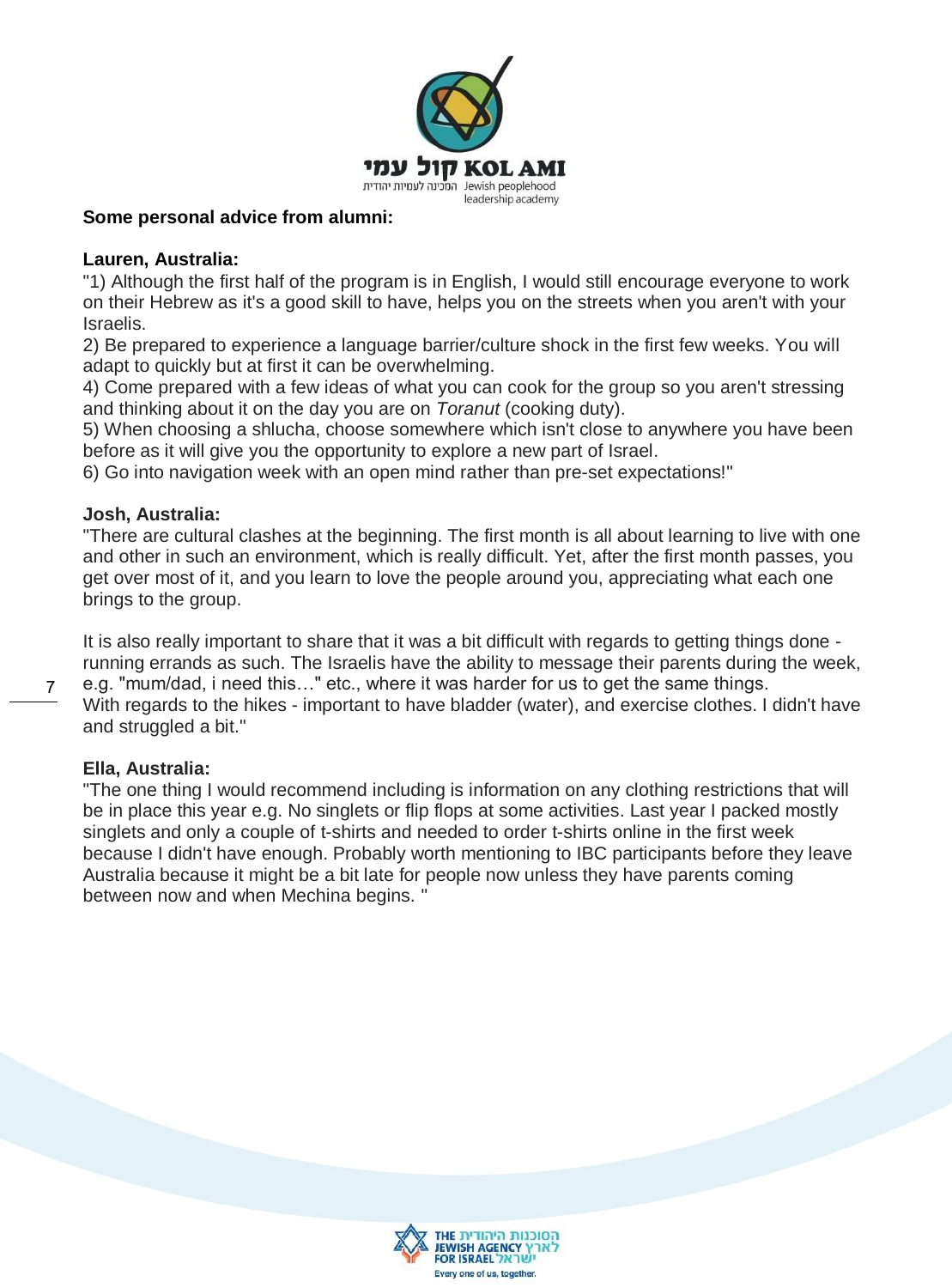

## <span id="page-7-0"></span>**WHAT TO BRING**

As participants become more and more excited about the wonderful opportunity lying ahead, there is a lot to prepare.

The most important advice we can give regarding packing goes is - **pack light**! Bring what you need, and no more. The lighter you travel, the easier it is to get around. Remember you'll be moving around quite a bit, packing and unpacking, getting on and off buses when there will be no-one to carry your luggage for you. Also remember, you can purchase anything you need in Israel, you don't need to bring 6 months' worth of shampoo! Also many program T-shirts and sweaters/jumpers will be acquired when in Israel.

N.B. Check your airline's luggage weight allowance. If the limit is exceeded and payment for any excess baggage is requested, it is at the expense of the participant.

Regarding climate, you'll be here for both the hottest and coldest months so be prepared!

**As the program brings together young people from many different backgrounds (e.g. Orthodox, secular, Israel, outside of Israel etc.) and due to the location of some of the shluchot, we want everyone to feel comfortable and therefore we ask that everyone pays attention to what they wear during the mechina.** *For example, for men and women, 'short shorts' and vests (e.g. singlets, spaghetti tops/tank tops) are inappropriate attire.*

There are also some occasions when we do have clothing requirements e.g. when volunteering in other institutions (e.g. schools etc.), on some visits (e.g. to the Kotel, Haredi families etc.) and when hiking.

When hiking, participants are required to wear closed shoes (not sandals) and hats. We do not allow vests/tank tops when hiking and we strongly suggest people wear trousers/long pants and not shorts.

For hikes and trips away from the mechina you will need to bring a camping mattress. Inexpensive mattresses can be bought easily in Israel.

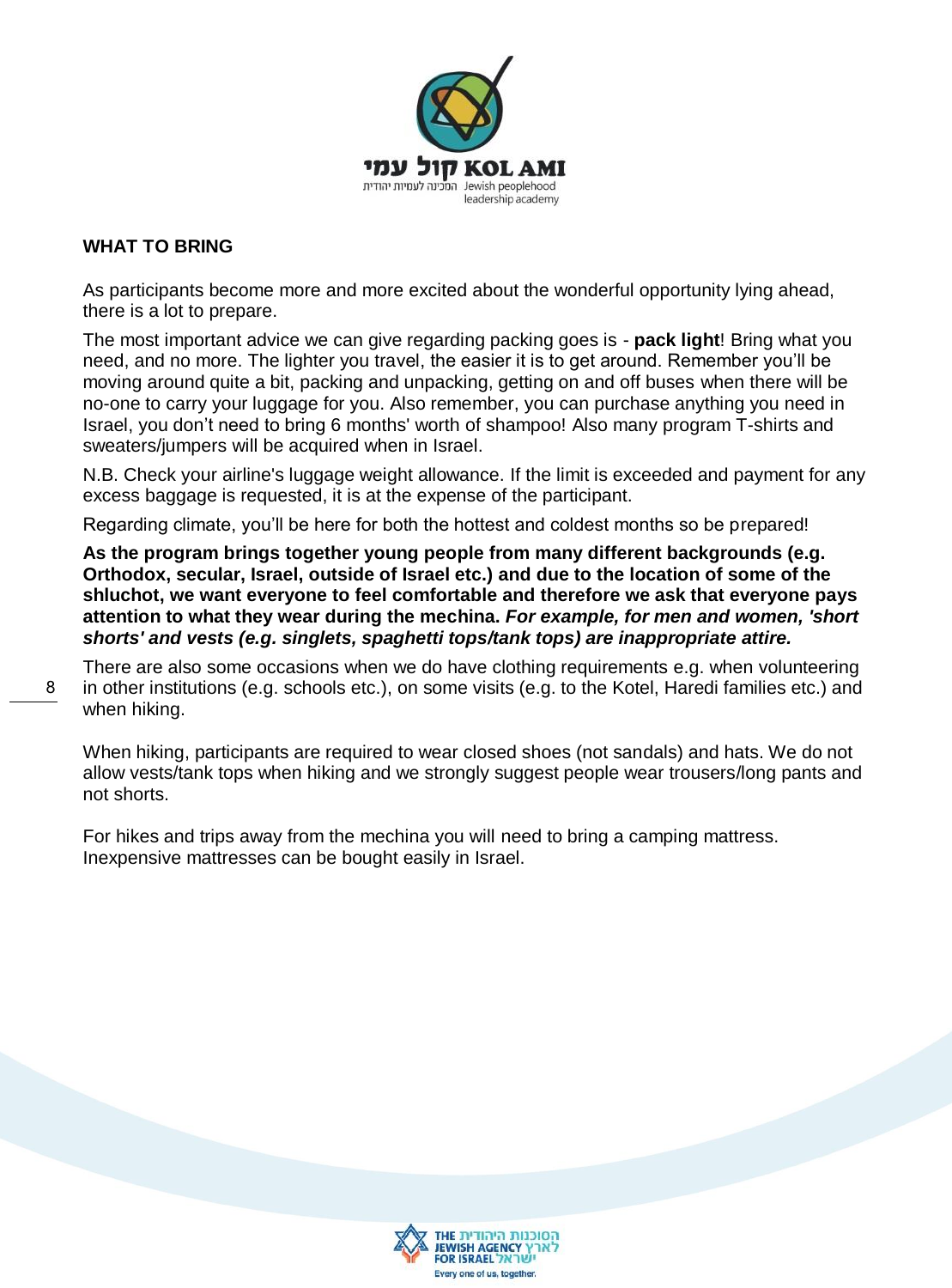

## <span id="page-8-0"></span>**RECOMMENDED PACKING LIST To avoid disappointment label everything with your name**

## **Important:**

- ❑ Documents and copies of any important documents
- ❑ Health and travel insurance
- ❑ Photocopies of passport (X2)
- ❑ Passport
- ❑ Debit/credit card
- ❑ Spare glasses

# **Clothes**

- Clothes for two weeks
- As well as:
- ❑ Clothes for Shabbat and chagim
- ❑ Clothes for running and sport
- ❑ Suitable clothes for hiking
- ❑ Clothes you don't mind getting dirty or ruined
- ❑ Warm clothes for winter
- ❑ Rain coat
- ❑ Swimming suit
- ❑ Flips flops and sandals
- ❑ Small medical kit
- ❑ Sleeping Bag Essential
- ❑ Camping matt (inexpensive foams matts can be purchased easily in Israel) Essential
- ❑ Hiking boots Essential
- ❑ Sports shoes Essential
- ❑ Sandals Highly recommended
- ❑ Small backpack (for short hikes and short trips) Essential
- ❑ Large hiking backpack (60 liters) for longer hikes Essential

❑ Bed linen, pillow, blanket, towel – Kol Ami will provide at the beginning of the program but you may want to bring your own.

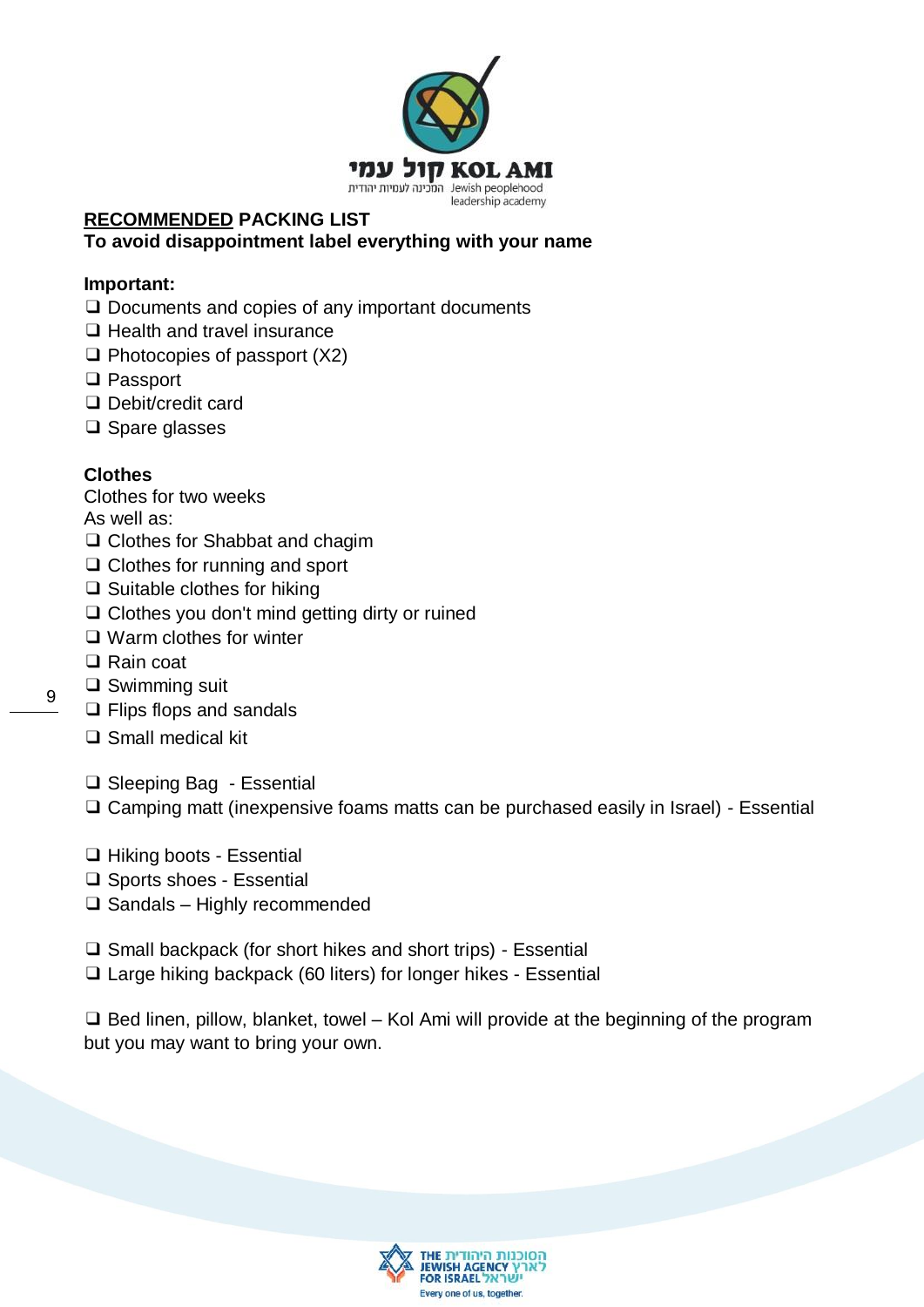

#### **Miscellaneous**

- ❑ Hat Essential
- ❑ Torch / flashlight Essential
- ❑ Water bottle
- ❑ Insect repellent
- ❑ Kippot/Tefillin
- ❑ Towel
- ❑ Washing bag / Clothes line
- ❑ Portable Charger
- ❑ Diary
- ❑ Basic recipes
- ❑ A copy of your favorite book to create a Kol Ami library in each shlucha.
- ❑ Musical instrument (if you play one)
- ❑ Pictures and photos for your bedroom
- ❑ Disposable facemasks and hand sanitizer

#### <span id="page-9-0"></span>**Tiyulim (Hikes and trips)**

These trips can last up to two weeks and the participants will need warm clothing, good walking shoes, a hat, and a water bottle (on hikes everyone must carry at least 3 liters of water). Participants should have a three-day backpack (minimum 60 liters) for such trips, as well as a day pack for one day trips.

#### <span id="page-9-1"></span>**Electricity**

<span id="page-9-2"></span>The electric current in Israel is 220 volts AC, 50 cycles. (This usually has no significant impact on 240V appliances, but plug adapters for Israeli plugs are necessary.)